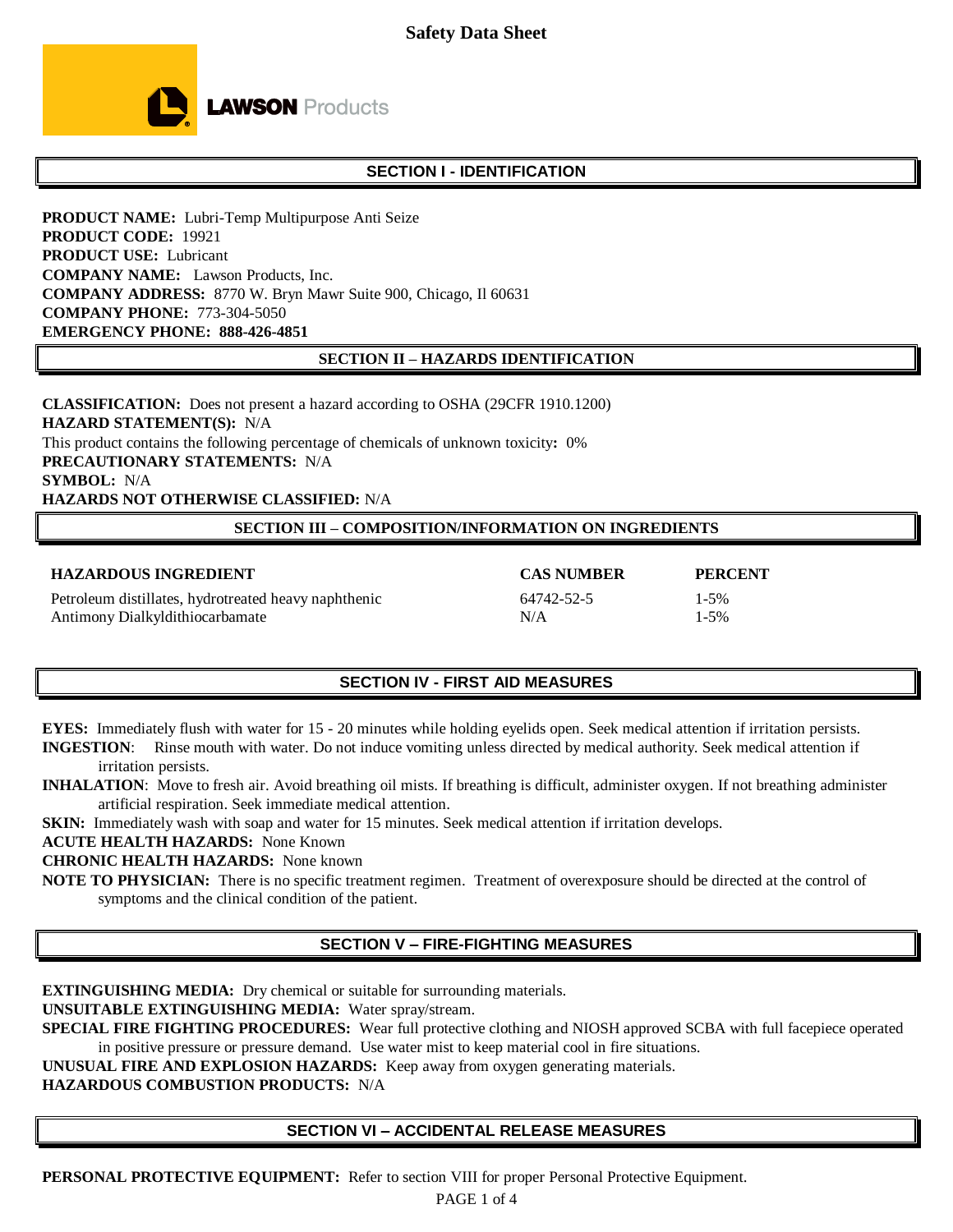

**SPILL:** Clean up using cloth or absorbent material. dispose of product-containing wiping cloth or absorbent paper in suitable manner. place waste in proper containers for waste disposal.

**WASTE DISPOSAL:** Dispose of in accordance with federal, state, and local regulations. Do not reuse container and recycle or place in trash collection. Drums and pails should be offered for recycling.

**RCRA STATUS:** Product should be fully characterized prior to disposal (40 CFR 261).

# **SECTION VII – HANDLING AND STORAGE**

**HANDLING AND STORAGE:** Store in a cool, dry area. Do not use or store near heat or open flames. Keep container tightly closed when not in use.

**OTHER PRECAUTIONS:** Keep out of the reach of children. **INCOMPATIBILITY:** None Known

### **SECTION VIII – EXPOSURE CONTROLS/PERSONAL PROTECTION**

| <b>HAZARDOUS INGREDIENT</b>               | <b>OSHA PEL</b>     | <b>ACGIH TLV</b>    |
|-------------------------------------------|---------------------|---------------------|
| Petroleum distillates, hydrotreated heavy | $5mg/m3$ (oil mist) | $5mg/m3$ (oil mist) |
| naphthenic                                |                     |                     |
| Antimony Dialkyldithiocarbamate           | N/A                 | N/A                 |

#### **ENGINEERING CONTROLS / VENTILATION:** Ambient ventilation adequate.

**RESPIRATORY PROTECTION:** Not required with normal use.

**PERSONAL PROTECTIVE EQUIPMENT:** Safety glasses and chemical resistant gloves

**ADDITIONAL MEASURES:** Wash hands thoroughly with soap and water after use.

# **SECTION IX - PHYSICAL AND CHEMICAL PROPERTIES**

**APPEARANCE:** Grey-Aluminum paste **ODOR:** Bland odor **ODOR THRESHOLD:** N/D **BOILING POINT:** Decomposes **FREEZING POINT:** N/D **FLAMMABILITY:** Not considered a flammable liquid by OSHA (29CFR 1910.1200) **FLASH POINT:** N/D **AUTOIGNITION TEMPERATURE:** N/D **LOWER FLAMMABILITY LIMIT:** N/D **UPPER FLAMMABILITY LIMIT:** N/D **VAPOR PRESSURE (mm Hg):** N/A **VAPOR DENSITY (AIR=1):** N/A **EVAPORATION RATE:** < 1 **SPECIFIC GRAVITY (H2O=1):** 0.950 **SOLIDS (%):** N/A **SOLUBILITY IN WATER:** 0% **PARTITION COEFFICIENT: n-OCTANOL/WATER (K<sub>OW</sub>): N/D VOLATILITY INCLUDING WATER (%):** <1% **VOLATILE ORGANIC COMPOUNDS (VOC):** 0% **DIELECTRIC STRENGTH (Volts):** N/D **DECOMPOSITION TEMPERATURE:** N/D **VISCOSITY:** N/D

### **SECTION X – STABILITY AND REACTIVITY DATA**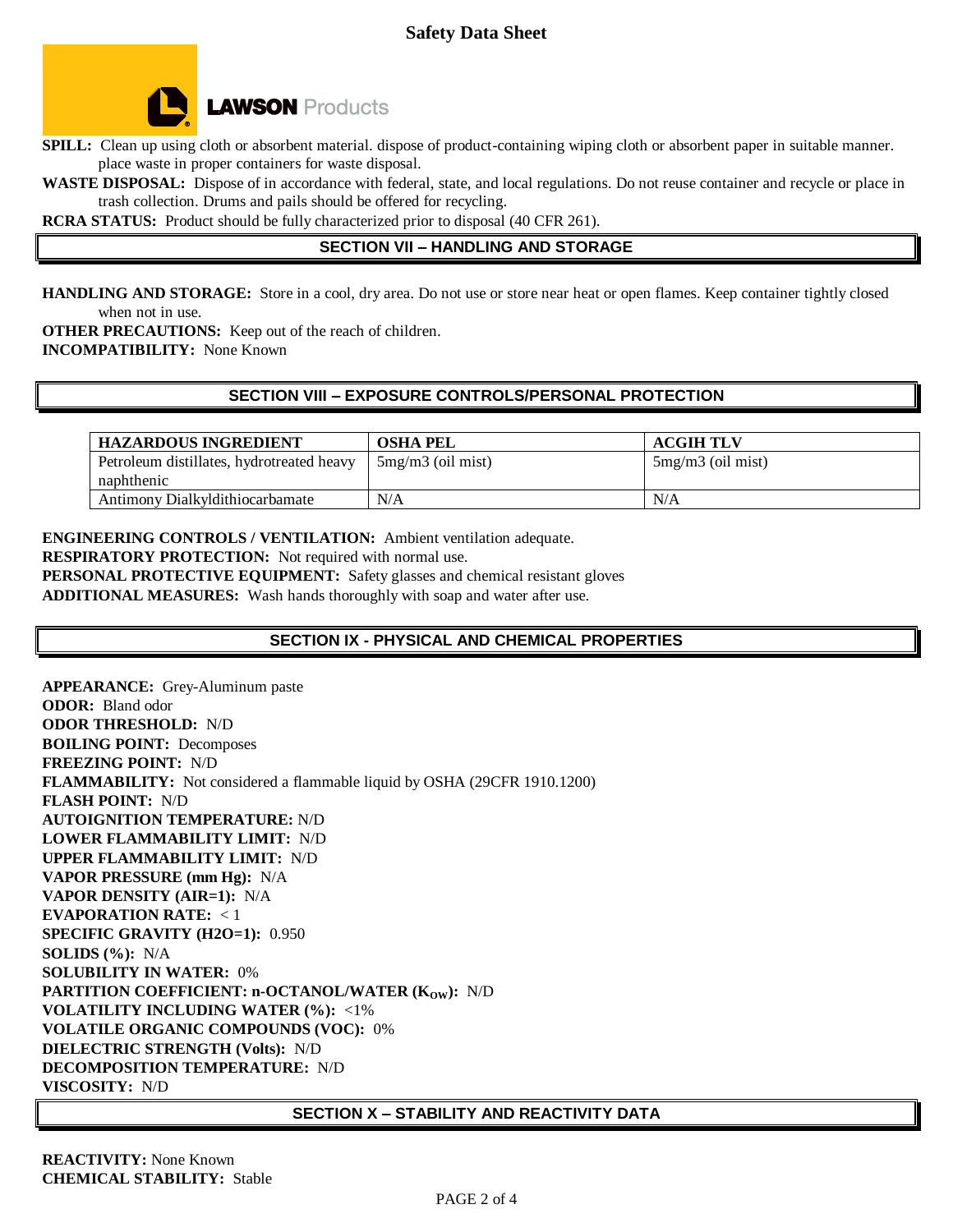

**CONDITIONS TO AVOID:** Excessive heat. Sources of ignition. **INCOMPATIBILITY:** None Known **HAZARDOUS DECOMPOSITION OR BY-PRODUCT:** None Known **POSSIBLE HAZARDOUS REACTIONS:** None Known

### **SECTION XI – TOXICOLOGICAL INFORMATION**

**TOXICOLOGICAL INFORMATION:** Not Established **ROUTES OF ENTRY:** Eyes, Ingestion,Skin **EYES:** May cause irritation with prolonged exposure. **INGESTION:** Causes gastrointestinal irritation, nausea, diarrhea, vomiting. **INHALATION:** Unlikely due to low vapor pressure. Mist may cause irritation to the respiratory tract, headache. **SKIN:** Causes irritation with prolonged contact. **MEDICAL CONDITION AGGRAVATED:** None known **ACUTE HEALTH HAZARDS:** None Known **CHRONIC HEALTH HAZARDS:** None known **CARCINOGENICITY: OSHA:** No **ACGIH:** No **NTP:** No **IARC:** No **OTHER:** N/A

### **SECTION XII – ECOLOGICAL INFORMATION**

**ECOLOGICAL INFORMATION:** Not Established **BIODEGRADABILITY:** Component or components of this product are not biodegradable. **BIOACCUMULATION:** Components in this mixture can bioaccumulate in aquatic organisms. **SOIL MOBILITY:** This product is not mobile in soil **OTHER ECOLOGICAL HAZARDS:** None Known

### **SECTION XIII – DISPOSAL CONSIDERATIONS**

**WASTE DISPOSAL:** Dispose of in accordance with federal, state, and local regulations. Do not reuse container and recycle or place in trash collection. Drums and pails should be offered for recycling.

**RCRA STATUS:** Product should be fully characterized prior to disposal (40 CFR 261).

#### **SECTION XIV - TRANSPORTATION INFORMATION**

**PROPER SHIPPING NAME:** Lubricating Oil Petroleum Base **HAZARD CLASS/DIVISION:** Not Regulated **UN/NA NUMBER:** N/A **PACKAGING GROUP:** None

**AIR SHIPMENT PROPER SHIPPING NAME:** Lubricating Oil Petroleum Base **HAZARD CLASS/DIVISION:** Not Regulated **UN/NA NUMBER:** N/A

**SHIPPING BY WATER: VESSEL (IMO/IMDG) PROPER SHIPPING NAME:** Lubricating Oil Petroleum Base **HAZARD CLASS/DIVISION:** Not Regulated **UN/NA NUMBER:** N/A **ENVIRONMENTAL HAZARDS WATER:** N/A